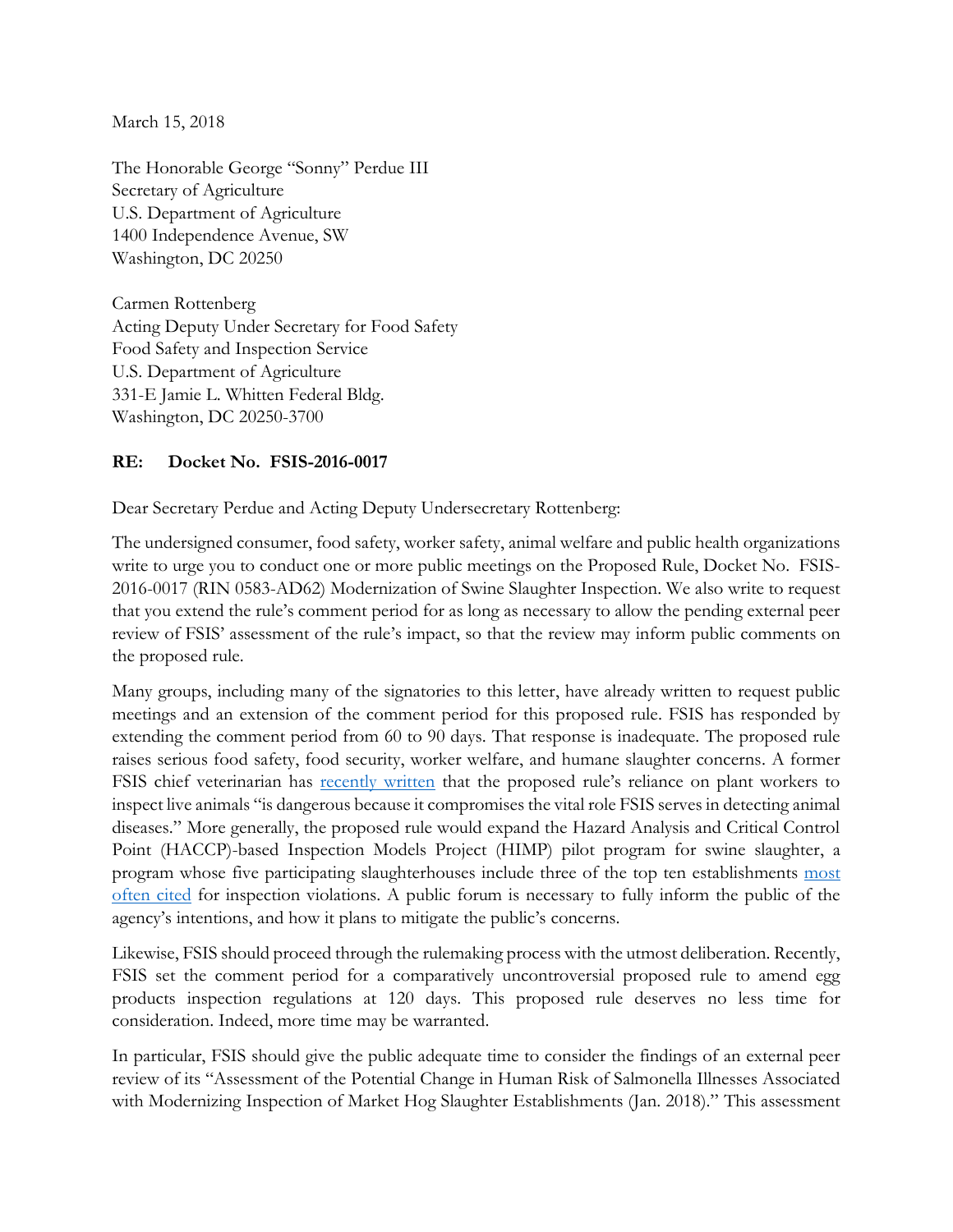offers critical support for the agency's contention that the proposed rule will improve food safety, yet it exhibits a number of troublesome irregularities. An external peer review would help the public to better understand the significance of these irregularities, and would meet a requirement that has applied to all federal agencies since the George W. Bush Administration.

Since 2004, the Office of Management and Budget (OMB) has [required](http://www.cio.noaa.gov/services_programs/pdfs/OMB_Peer_Review_Bulletin_m05-03.pdf) that "important scientific information shall be peer reviewed by qualified specialists before it is disseminated by the federal government." According to OMB, the peer review process must be transparent and provide "the public with the written charge to the peer reviewers, the peer reviewers' names, the peer reviewers' report(s), and the agency's response to the peer reviewers' report(s)." As OMB's memorandum laying out the requirement explains, "in the context of risk assessments, it is valuable to have the choice of input data and the specification of the model reviewed by peers before the agency invests time and resources in implementing the model and interpreting the results." In particular, if a risk assessment "is a critical component of rule-making, it is important to obtain peer review before the agency announces its regulatory options," in part because "[i]f review occurs too late, it is unlikely to contribute to the course of a rulemaking," and in part because an early peer review may "provide net benefit by reducing the prospect of challenges to a regulation that later may trigger time consuming and resource draining litigation." The OMB policy allows an agency to "waive or defer some or all of the peer review requirements," but only "where warranted by a compelling rationale." Here, FSIS has not fulfilled OMB's requirements for timeliness and transparency with regard to the peer review process, nor has it given a compelling rationale for a waiver.

At a recent stakeholder meeting with members of the Safe Food Coalition, FSIS officials informed some of us that an external peer review of the assessment is currently taking place, but to date, we have not seen the charge, nor do we know the names of the reviewers. The public should have this information, as well as access to the completed peer review, for at least thirty days prior to the proposed rule's comment deadline to provide for informed analysis of this rulemaking. If FSIS cannot publish a completed peer review in time for the public to consider it, the agency should suspend the rule and propose it again when the review is ready.

Thank you for considering this request. We look forward to your reply.

Sincerely,

American Public Health Association, Occupational Health and Safety Section ASPCA: American Society for the Prevention of Cruelty to Animals Center for Foodborne Illness Research & Prevention Center for Progressive Reform Center for Science in the Public Interest Consumer Federation of America